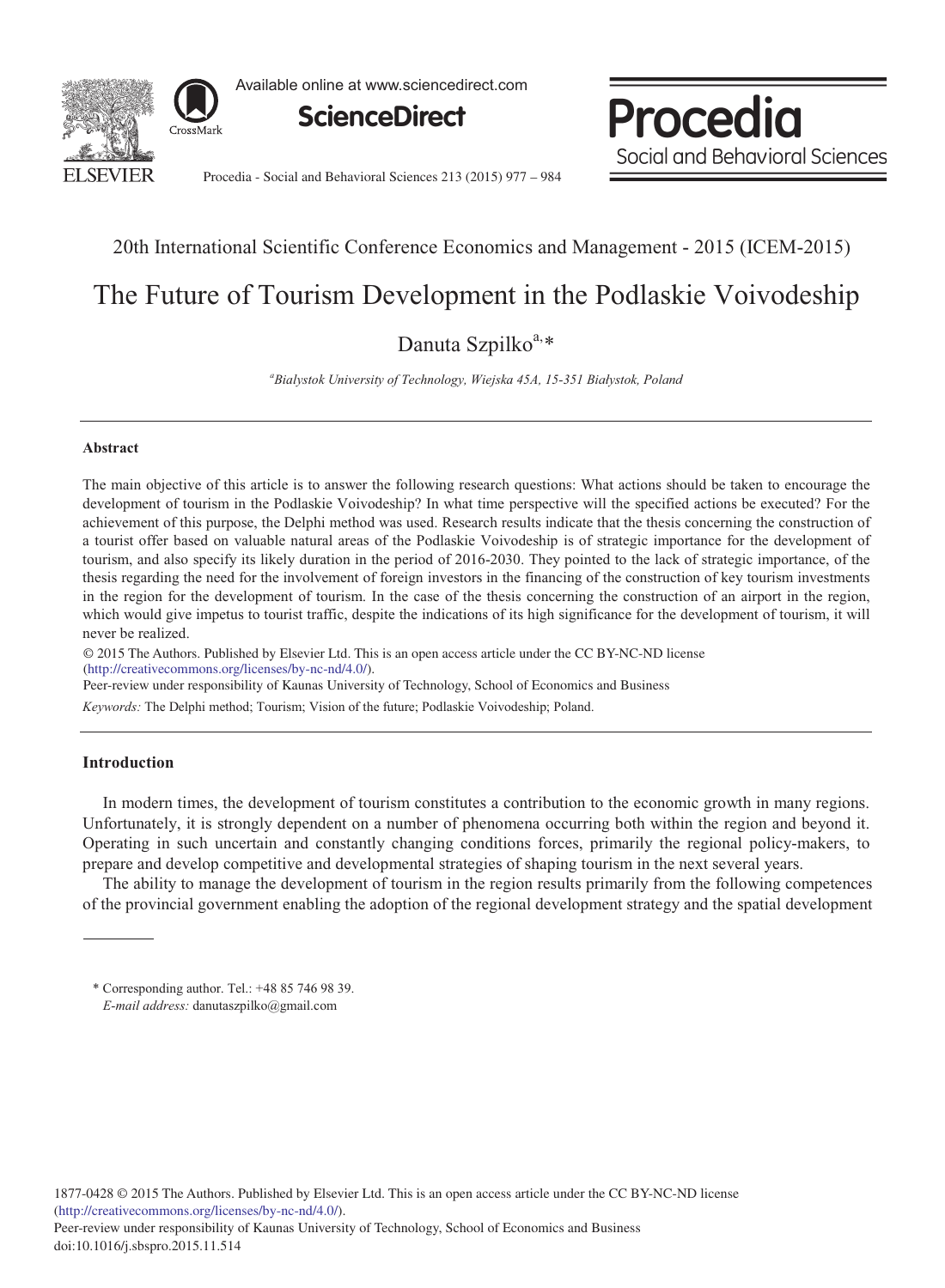plan (Kiryluk, 2009). As is clear from the research by J. Ejdys and D. Szpilko, the 15 of 16 Polish provinces have developed strategies for tourism development. The methodology for preparing this document demonstrates a number of weaknesses. For each region, it is virtually identical and narrows down to conducting a tourism audit, SWOT analysis, identifying goals and strategic directions and operational programs. Also, the variety and a wide range of identified objectives and strategic directions, makes it difficult to identify the priority ones among them, thanks to which tourism would have a chance for rapid development in the region. The analyses also show a very low level of participation of regional representatives, representing entrepreneurs, scientists, public administration, nongovernmental and social organizations and the media, even though their participation at every stage of the preparation of strategies in terms of the implementation of the identified objectives and directions of development is extremely important. The low level of participation in creating strategic documents causes the stakeholders not to identify with the worked out objectives and directions of development, because of which they do not feel coresponsible for their implementation (Ejdys, Szpilko, 2013).

The main objective of this article is to answer the following research questions: What actions should be taken to encourage the development of tourism in the Podlaskie Voivodeship? In what time perspective will the specified actions be executed?

In the research process the Delphi method was used, known and used in many areas of research in many countries, and representing a new approach in the process of building a tourism development strategy in Poland. This method constitutes a response to the identified weaknesses of the current process of formulating the strategic documents in the sphere of tourism. It enables a multi-faceted look at the analysed phenomenon with the involvement of a wide range of experts and stakeholders of the analysed area and to achieve a consensus on many complex cases. The simultaneous use of the Delphi method in building the vision of the future development of tourism in the Podlaskie Voivodeship will be the basis for the verification of the structure and the correct application of the prepared research tool, and will indicate the potential for future research.

#### **1. Methods**

The Delphi method was used for the achievement of the purpose. It is a qualitative method combining the knowledge and opinions of experts in order to reach an informed consensus on a complex issue (Linstne & Turoff, 1975; Veal, 1992; Weber & Ladkin, 2003). H. Linstone and M. Turoff (2002) define it as a structured group communication process aiming to ensure the operational effectiveness of an independent community of people who as a group strive to solve a complex issue. This objective is achieved by using iterative rounds, during which experts are supplied with questionnaires interleaved with feedback from the preceding rounds (Powell, 2003; Briedenhann & Butts, 2006).

The use of the Delphi method to solve complex problems in the sphere of tourism is widely recognized (Green, Hunter & Moore, 1990). This is confirmed by a number of projects completed and presented in the international scientific literature since the early 80s of the Twentieth century. This method has been used in the field of tourism in countries such as Nova Scotia (Canada), (Kaynak & Macauley, 1984), Hawaii (USA), (Liu, 1988), Singapore (Yeong, Keng & Leng, 1989), Hong Kong (Lloyd, la Lopa, & Braunlich, 2000), Croatia (Kaynak & Cavlek, 2006), Botswana (Kaynak & Marandu, 2006), Taiwan (Lee & King, 2008), Iran (Asadi & Daryaei, 2011), Venezuela (García-Melón, Gómez-Navarro & Acuña-Dutra, 2012), Ukraine (Rio & Nunes, 2012).

The research process, using the Delphi method, consisted of 4 main phases: preparatory phase, pilot study, proper study, analysis of the results. In order to implement the first stage, 42 experts from the broadly understood tourism sector in the Podlaskie Voivodeship were invited to participate in a panel. Among them were the representatives of science, business, government, non-governmental organizations, protected areas, cultural institutions and the media. As a result of the works, the experts formulated a total of 36 Delphi theses, from which 12 theses were accepted for the further research process after consultations (see Table 1). A research questionnaire was also developed.